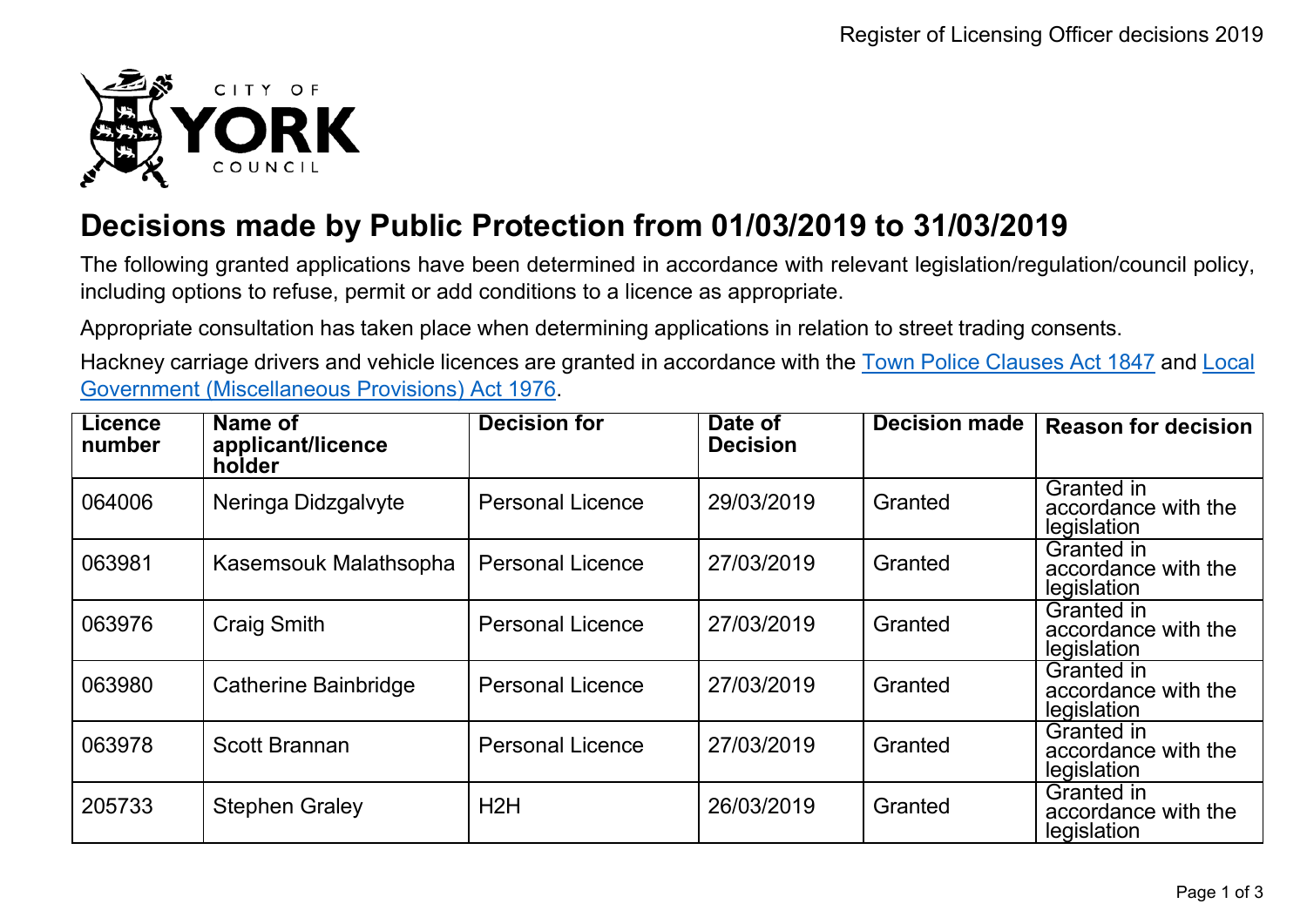Register of Licensing Officer decisions 2019

| <b>Licence</b><br>number | Name of<br>applicant/licence<br>holder | <b>Decision for</b>                | Date of<br><b>Decision</b> | <b>Decision made</b> | <b>Reason for decision</b>                              |
|--------------------------|----------------------------------------|------------------------------------|----------------------------|----------------------|---------------------------------------------------------|
| 063498                   | <b>Michael Edmondson</b>               | <b>Personal Licence</b>            | 22/03/2019                 | Granted              | <b>Granted</b> in<br>accordance with the<br>legislation |
| 063947                   | <b>Eleanor Gibson</b>                  | <b>Personal Licence</b>            | 22/03/2019                 | Granted              | <b>Granted in</b><br>accordance with the<br>legislation |
| 205737                   | <b>Emma Oxley</b>                      | <b>Mobile Street</b><br>Collection | 21/03/2019                 | Granted              | <b>Granted</b> in<br>accordance with the<br>legislation |
| 063932                   | <b>Caitlin Huddleston</b>              | <b>Practitioner Licence</b>        | 20/03/2019                 | Granted              | <b>Granted in</b><br>accordance with the<br>legislation |
| 063916                   | <b>Michael John Fitzmaurice</b>        | <b>Personal Licence</b>            | 18/03/2019                 | Granted              | Granted in<br>accordance with the<br>legislation        |
| 063902                   | <b>Ruth Wilson</b>                     | <b>Acupuncture Premise</b>         | 14/03/2019                 | Granted              | <b>Granted in</b><br>accordance with the<br>legislation |
| 205600                   | <b>Donald Marshall</b>                 | <b>Mobile Street</b><br>Collection | 14/03/2019                 | Granted              | <b>Granted in</b><br>accordance with the<br>legislation |
| 063896                   | 64A North Lane, Haxby                  | <b>Premises</b><br>Registration    | 13/03/2019                 | Granted              | <b>Granted in</b><br>accordance with the<br>legislation |
| 063877                   | Sonja Mccreery                         | <b>Personal Licence</b>            | 12/03/2019                 | Granted              | <b>Granted in</b><br>accordance with the<br>legislation |
| 205512                   | <b>Phillip Sanderson</b>               | <b>Static Street</b><br>Collection | 11/03/2019                 | Granted              | <b>Granted in</b><br>accordance with the<br>legislation |
| 063862                   | <b>Shane Fawcett</b>                   | <b>Personal Licence</b>            | 07/03/2019                 | Granted              | <b>Granted in</b><br>accordance with the<br>legislation |
| 063849                   | <b>Matthew James Wilson</b>            | <b>Personal Licence</b>            | 07/03/2019                 | Granted              | <b>Granted in</b><br>accordance with the<br>legislation |